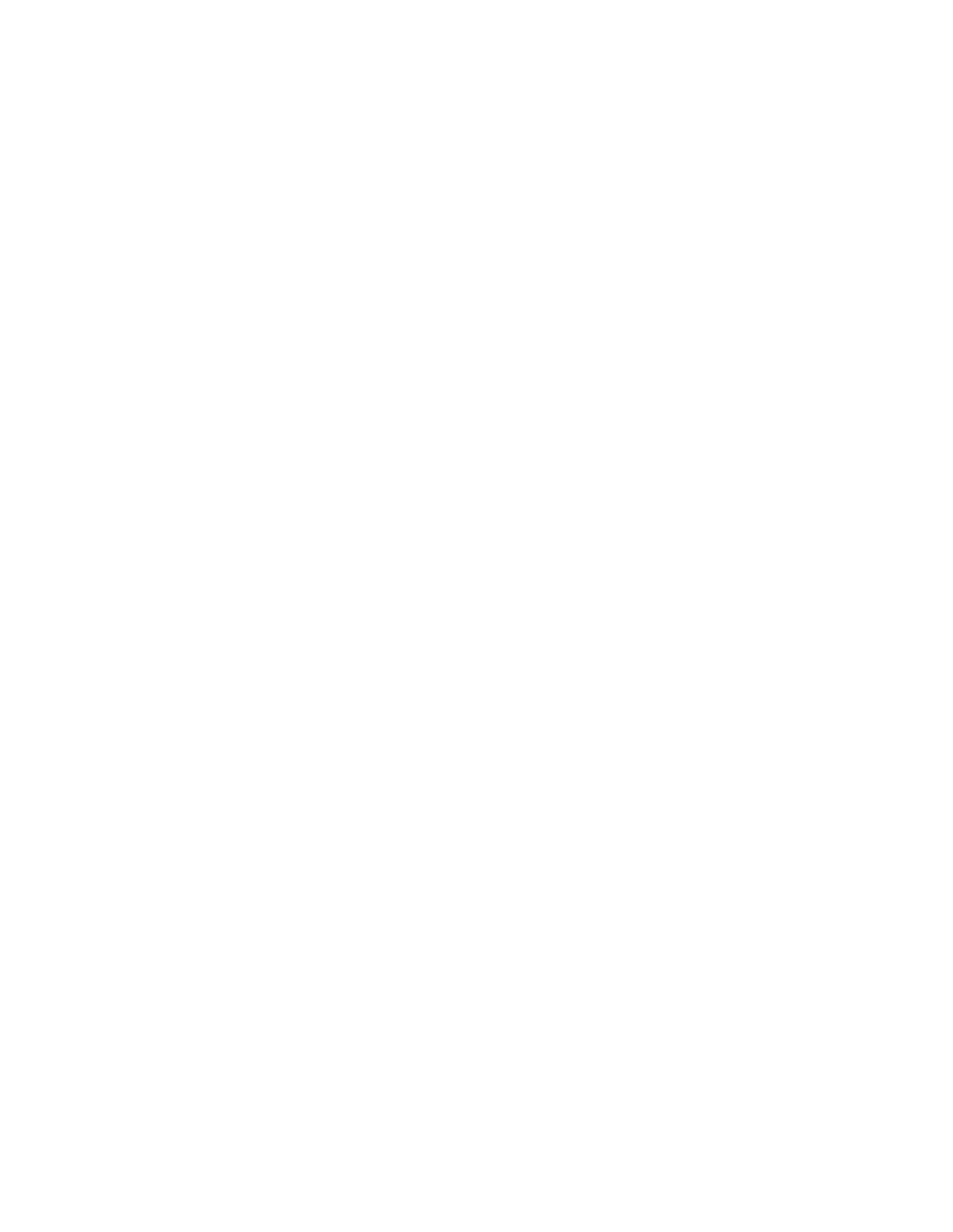# **Purpose**

 To allow standard taxpayers to claim certain credits. Unless otherwise specified, if the amount of the credit exceeds the tax liability of the taxpayer for the tax year, that excess is refunded.

 **NOTE:** This form may also be used by financial institutions to claim a limited number of credits:

- Michigan Economic Growth Authority (MEGA) Employment Tax Credit.
- Assigned MEGA Photovoltaic Technology Credit.
- Assigned Film Production Credit.

 Insurance companies use the *Miscellaneous Credits for Insurance Companies* (Form 4596) to claim credits for which they are eligible.

 **NOTE:** Refunds of the Brownfield Redevelopment Credit and Historic Preservation Credit are no longer available on Form 4574. Taxpayers may apply for an accelerated payment of the qualified credits by filing the *Request for Accelerated Payment Preservation Credit* (Form 4889). *for the Brownfield Redevelopment Credit and the Historic* 

 **NOTE:** Beginning January 1, 2012, only those taxpayers with a certificated credit, which is awarded but not yet fully claimed or utilized, may elect to be MBT taxpayers.

 **Fiscal Year Filers:** See "Supplemental Instructions for Standard Fiscal MBT Filers" in the *MBT Forms and Instructions for Standard Taxpayers* (Form 4600).

# **Special Instructions for Unitary Business Groups**

 Credits are earned and calculated on either an entity-specific or a group basis, as determined by relevant statutory provisions for the respective credits. Inter-company transactions are not eliminated for the calculation of most credits. Credits earned or calculated on either an entity-specific or group basis by Unitary Business Group (UBG) members are generally applied against the tax liability of the UBG, unless otherwise specified by statute or these instructions.

 Entity-specific provisions are applied on a member-by-member basis. In none of these cases does a taxpayer that is a UBG take the organization type of its parent, Designated Member (DM), or any member of the UBG. A UBG taxpayer will not be attributed an organization type based on the composition of its members.

 If any member of the UBG is eligible for an entity-specific credit, a statement must be attached to the form identifying the eligible member and any information requested for the credit. If more than one member is eligible, requested information should be provided in the statement on a per member basis. The total amount from all eligible members should be entered on each corresponding line on this form. Line-by-line instructions indicate credits requiring entity-specific information.

# **Line-by-Line Instructions**

*Lines not listed here are explained on the form.* 

 **NOTE:** Although qualification for certain credits is reviewed and approved by MEGA, in many cases the certificates for such credits are issued by the Michigan Economic Development Corporation (MEDC).

 **Name and Account Number:** Enter name and account number as reported on page 1 of the applicable MBT annual return (either the *MBT Annual Return* (Form 4567) for standard taxpayers or the *MBT Annual Return for Financial Institutions*  (Form 4590)).

 **UBGs:** Complete one form for the group. Enter the DM name in the Taxpayer Name field and the DM account number in the Federal Employer Identification Number (FEIN) field.

# **Personal Property Tax Credit**

 The Personal Property Tax Credit is available against personal property taxes paid in the tax year on eligible industrial personal property, eligible telephone personal property, and eligible natural gas pipeline property. The Personal Property Tax Credit is available only to the taxpayer who timely files the required statements or reports, to whom an assessment or bill is issued, and who pays the taxes in the tax year. A taxpayer that disagrees with the assessor's classification of property must pursue a change of classification through the property tax appeals process. Treasury will not revise a property classification for purposes of these credits.

 **Line 1:** *Eligible industrial personal property* is property classified as industrial personal property under Section 34c of the General Property Tax Act (Michigan Compiled Law (MCL) 211.34c). Under MCL 211.34c, the assessor is charged with the responsibility of classifying property. The taxes must have been levied after December 31, 2007, and the taxes must have been paid during the tax year included in this return.

 **Line 3:** *Eligible telephone personal property* is defined as personal property of a telephone company subject to the tax levied under MCL 207.1 to 207.21. The taxes on this property must have been paid during the tax year included in this return.

 **Line 4:** For eligible telephone personal property levied and paid in the tax year the credit is equal to 13.5 percent of the taxes paid.

 **Line 5:** *Eligible natural gas pipeline property* is defined as natural gas pipelines that are classified as utility personal property under Section 34c of the General Property Tax Act and are subject to regulation under the Natural Gas Act. The taxes must have been levied after December 31, 2007, and the taxes must have been paid during the tax year included in this return.

 **Line 7:** The taxpayer claiming a Personal Property Tax Credit must attach to the MBT return copies of property tax bills that properly identify "eligible" property and provide proof of payment of the tax in the tax year.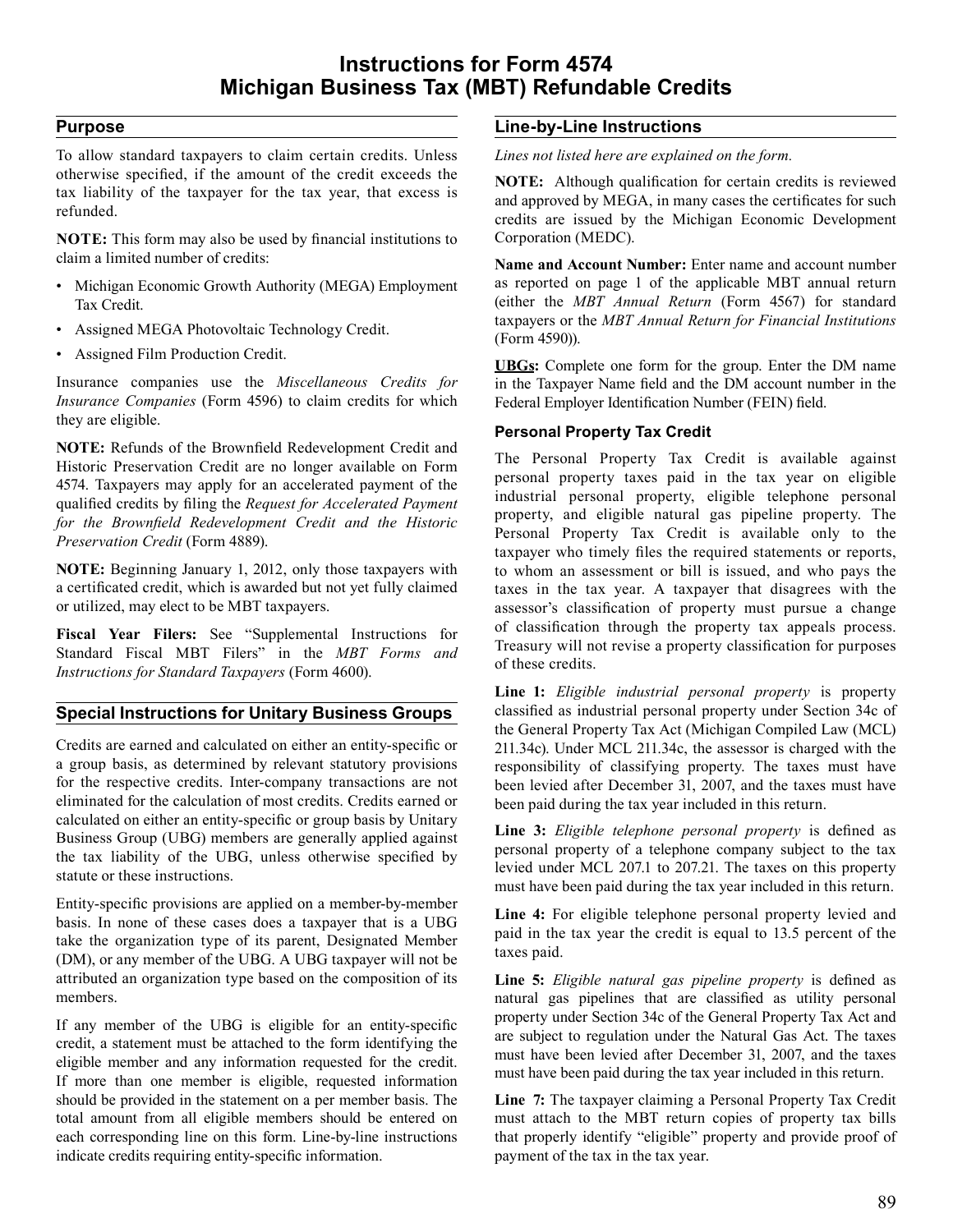**UBGs:** Add up the property tax bills for all members and enter the total amount on the corresponding line. The requested tax bills and proof of payment for each member claiming the Personal Property Tax Credit should be attached to the group's annual return.

### **Workers' Disability Supplemental Benefit (WDSB) Credit**

 The WDSB Credit is available to self-insured taxpayers for the amount authorized by the Department of Licensing and Regulatory Affairs (LARA) during the tax year. The amount of the credit is provided to taxpayers by LARA.

 For more information on WDSB credit eligibility, contact LARA, Workers' Compensation Agency at (517) 322-1879 or 1-888-396-5041, or visit the LARA Web site at **www.michigan.gov/lara.** 

 **Line 8:** Attach to the return a copy of the document provided by LARA to substantiate a claim for this credit.

 **UBGs:** Enter total amount authorized for all members on line 8 and attach LARA documentation for each member.

# **Next Energy Payroll Credit**

 Next Energy Payroll Credit provides a payroll-based credit to a taxpayer located within an alternative energy Renaissance Zone. The credit is equal to the payroll amount for the tax year attributable to employees who are working on alternative energy-related research, development, or manufacturing and whose regular place of employment is within the Zone, multiplied by the Michigan Individual Income Tax (IIT) rate for that year. (The Michigan Individual Income Tax rate can be found at **www.michigan.gov/taxes**.)

 **Line 11:** Multiply line 10 by the Individual Income Tax rate of 4.25% (0.0425).

 **UBGs:** If any member of a UBG is claiming the Next Energy Payroll Credit, attach a statement identifying the member(s) and providing information requested on the form. Enter the total payroll amount for all eligible members on line 10.

# **MEGA Employment Tax Credit**

 The MEGA Employment Tax Credit promotes economic growth and jobs in Michigan. For a period of time not to exceed 20 years, a taxpayer that is an authorized business or an eligible taxpayer may claim a credit equal to the amount certified each year by MEGA.

 **NOTE:** Beginning January 1, 2012, this credit is available as a certificated credit to the extent that the taxpayer has entered into an agreement with MEGA by December 31, 2011, but the credit has not been fully claimed or paid prior to January 1, 2012. This credit must be claimed beginning with the taxpayer's first tax year ending after December 31, 2011, in order for the taxpayer to remain taxable under the MBT and claim the credit.

 MEGA may certify a credit based on an agreement entered into prior to January 1, 2008, under the Single Business Tax (SBT). The number of years for which the credit may be claimed under MBT will be equal to the maximum number of years designated in the resolution reduced by the number of years for which a  credit has been claimed or could have been claimed under SBT.

 A taxpayer that claimed a credit under either SBT or MBT that had an agreement with MEGA based on qualified new jobs as defined in the MEGA Act, and that removes 51 percent or more of those qualified new jobs from Michigan within three years after the first year in which the taxpayer claimed a credit, must pay back an amount equal to the total of all credits claimed no later than 12 months after those qualified new jobs are removed from Michigan. Recapture is reported on Form 4587.

 For more information, contact MEDC at 1-888-522-0103 or visit the MEDC Web site at **http://www.michiganadvantage. org/.** 

 **Line 12:** Approved businesses receive a certificate from MEGA each year showing the total amount of tax credit allowed. Attach the Annual Tax Credit Certificate to the return. (If the certificate is not attached, the credit will be disallowed.)

 **UBGs:** Enter the total amount of MEGA Employment Tax Credits claimed by eligible members and provide the requested MEGA certification for each eligible member.

# **NASCAR Safety Credit**

 This credit is not available for tax years after 2011. Leave line 13 blank, and continue to line 14.

# **Farmland Preservation Credit**

 Farmland Preservation Credit gives back to farmland owners a portion of the property taxes paid on farmland. Farmland owners qualify for the credit by agreeing to preserve the land as farmland and not develop for another use.

 To qualify for the credit, the taxpayer must meet the following requirements:

- Taxpayer must own farmland,
- Taxpayer must have entered into a Farmland Development Rights Agreement (FDRA) with the Michigan Department of Agriculture (MDA), and
- Taxpayer must complete the *Michigan Farmland Preservation Tax Credit* (Form 4594).

 If agreements with MDA were entered into on or after January 1, 1978, the gross receipts qualifications in Part 1 of Form 4594 must be satisfied.

 **NOTE:** Beginning January 1, 2012, this credit is available as a certificated credit to the extent that the taxpayer has entered into a farmland preservation agreement by December 31, 2011. This credit must be claimed beginning with the taxpayer's first tax year ending after December 31, 2011, in order for the taxpayer to remain taxable under the MBT and claim the credit.

 **UBGs:** UBG members claiming this credit should total all amounts from Form 4594, line 29, and enter on line 16 each eligible member should submit Form 4594, which would be calculated based upon that member's respective property tax obligation and its respective MBT Business Income Tax base.

# **MEGA Federal Contract Credit**

 This credit is available for a qualified taxpayer or collective group of taxpayers that have been awarded a federal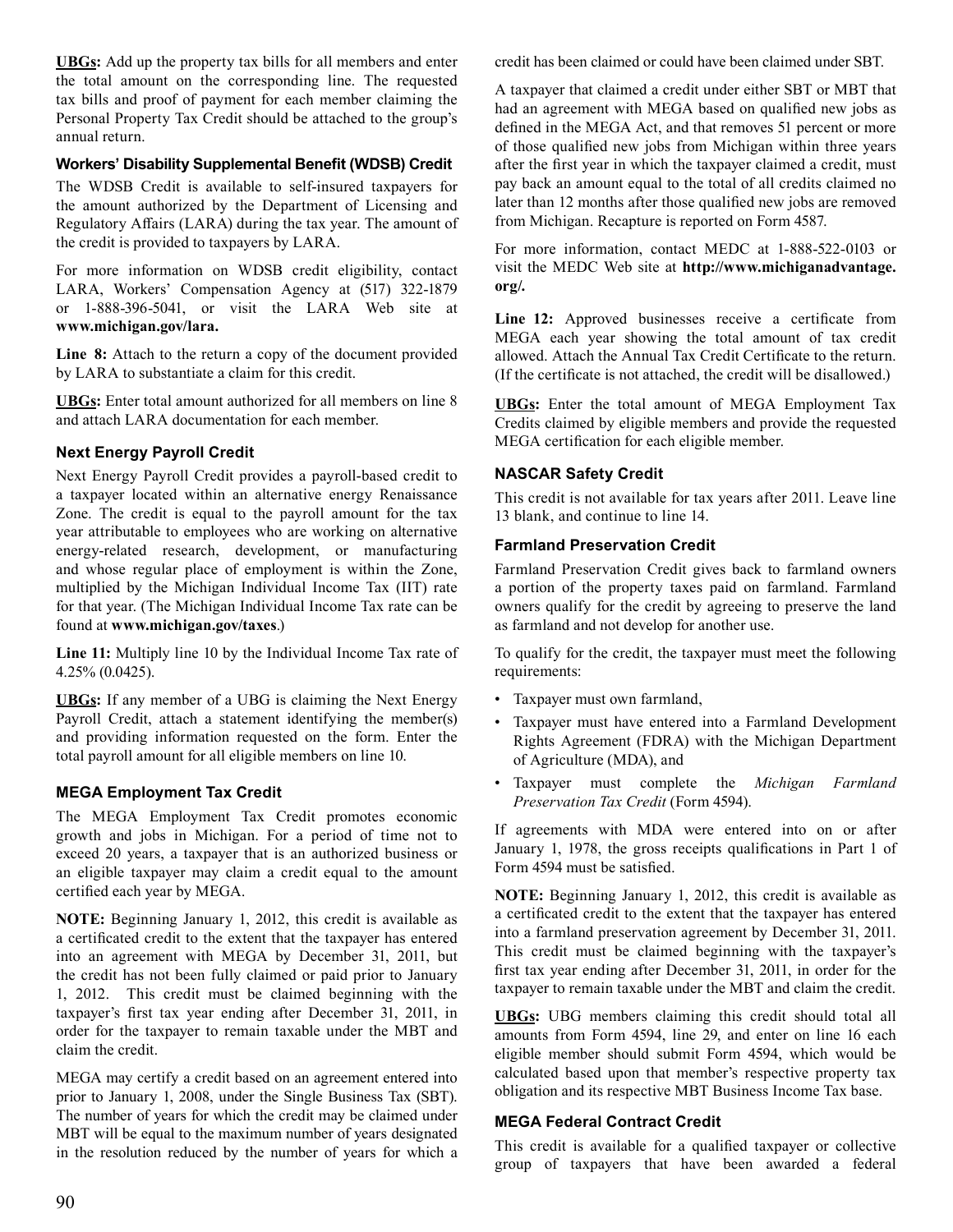procurement contract from the United States Department of Defense, Department of Energy or Department of Homeland Security resulting in a minimum of 25 new full-time jobs.

 **NOTE:** Beginning January 1, 2012, this credit is available as a certificated credit to the extent that the taxpayer has entered into an agreement with MEGA by December 31, 2011, but the credit has not been fully claimed or paid prior to January 1, 2012. This credit must be claimed beginning with the taxpayer's first tax year ending after December 31, 2011, in order for the taxpayer to remain taxable under the MBT and claim the credit.

 Complete Form 4584 to claim this credit and elect a refund or carryforward of the resulting overpayment.

 For more information, contact MEDC at 1-888-522-0103 or visit the MEDC Web site at **http://www.michiganadvantage. org/.** 

# **MEGA Photovoltaic Technology Credit**

 The MEGA Photovoltaic Technology Credit is available to a qualified taxpayer that enters into an agreement with MEGA to construct and operate a new facility in Michigan which serves to develop and manufacture photovoltaic energy, photovoltaic systems, or other photovoltaic technology. Photovoltaic energy, systems, or technology rely on solar power. The credit is available for 25 percent of the taxpayer's capital investment in the new facility during the tax year.

 **NOTE:** Beginning January 1, 2012, this credit is available as a certificated credit to the extent that the taxpayer has entered into an agreement with MEGA by December 31, 2011, but the credit has not been fully claimed or paid prior to January 1, 2012. This credit must be claimed beginning with the taxpayer's first tax year ending after December 31, 2011, in order for the taxpayer to remain taxable under the MBT and claim the credit.

 The credit generally must be taken in equal installments over a two-year period beginning in the tax year in which the certificate is issued. A taxpayer may make an irrevocable assignment of all or a portion of the credit or may convey the right to the assignment on a form provided by MEGA, which will then issue assignment certificates to the assignee(s).

 A taxpayer or assignee that claims a credit and subsequently fails to meet the requirements of the act or any other conditions established by MEGA in the agreement may, as determined by MEGA, have its credit reduced or terminated or have a percentage of the credit previously claimed added back to the tax liability of the taxpayer in the tax year that the taxpayer or assignee fails to comply. Recapture is reported on Form 4587.

 A taxpayer certified to take the polycrystalline silicon credit under MCL 208.1432 is disqualified from taking this credit.

 **Line 17:** Approved businesses receive a certificate from MEGA each year showing the total amount of tax credit allowed. Attach the Annual Tax Credit Certificate to the return. A taxpayer claiming an assigned MEGA Photovoltaic Technology Credit  must attach the assignment certificate to the return. (If the certificate is not attached, the credit will be disallowed.)

# **Film Production Credit**

 The Michigan Film Office, with the concurrence of the State Treasurer, may enter into an agreement with an eligible production company providing the company with a refundable credit against MBT tax liability or against taxes withheld under Chapter 7 of the Michigan Individual Income Tax Act.

 **NOTE:** Beginning January 1, 2012, this credit is available as a certificated credit to the extent that the taxpayer has entered into an agreement with the Michigan Film Office with the concurrence of the State Treasurer by December 31, 2011, but the credit has not been fully claimed or paid prior to January 1, 2012. This credit must be claimed beginning with the taxpayer's first tax year ending after December 31, 2011, in order for the taxpayer to remain taxable under the MBT and claim the credit.

 To qualify for the credit, an eligible production company must spend at least \$50,000 in Michigan for the development, preproduction, production, or postproduction costs of a State-certified qualified production and must not be delinquent in a tax or other obligation owed to Michigan nor be owned or under common control of an entity that is delinquent.

 A Post-Production Certificate will be issued verifying the amount of the credit to be claimed once the Michigan Film Office is satisfied that expenditure and eligibility requirements are met.

 The credit may be assigned in the tax year in which the Post-Production Certificate is issued but such assignment is irrevocable.

 For more information, contact the Michigan Film Office at 1-800-477-3456 or visit the Web site at **www.michiganfilmoffice.org.**

 **Line 18:** A taxpayer claiming a Film Production Credit must attach the Post-Production Certificate to the return. A taxpayer claiming an assigned Film Production Credit must attach to the return an *MBT Film Credit Assignment* (Form 4589) approved by Treasury. (If the certificate or approved assignment form is not attached, the credit will be disallowed.)

 **UBGs:** Enter the total amount for this credit claimed by all eligible members and provide the requested post-production certification or Form 4589 for each eligible member.

# **MEGA Plug-In Traction Battery Manufacturing Credit**

**Line 19: For tax years ending after December 31, 2014, the MEGA Plug-In Traction Battery Manufacturing Credit is no longer available.** 

#### **Anchor Company Payroll Credit**

 This credit is available for a qualified taxpayer that was designated by MEGA as an anchor company within the last five years and that has influenced a new qualified supplier or customer to open, locate, or expand in Michigan.

 **NOTE:** Beginning January 1, 2012, this credit is available as